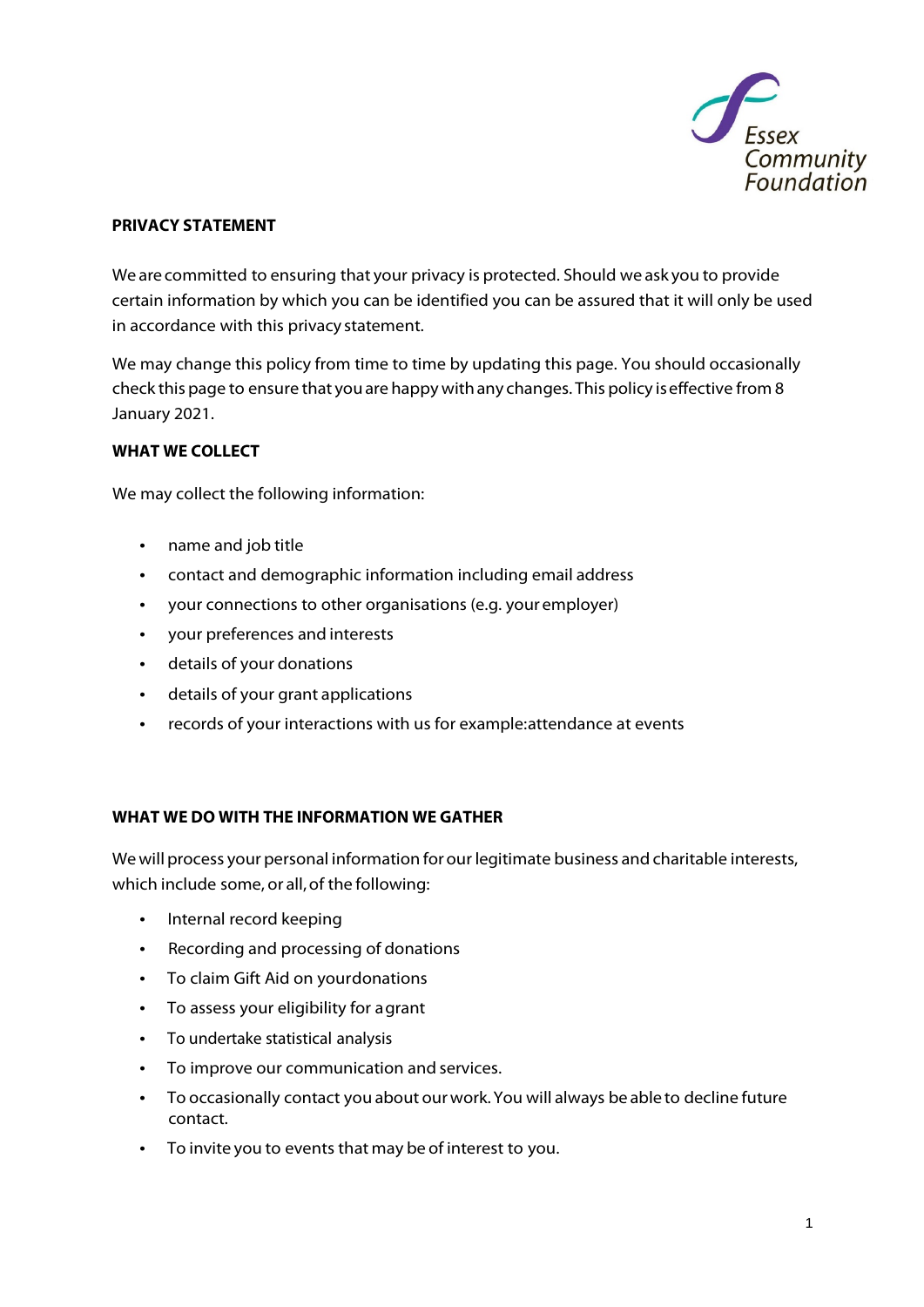We may combine information you provide to us with information available from external sources in order to gain a better understanding of our supporters and grant applicants and to improve the services that we provide.

The information that we obtain from other organisations may depend upon your privacy settings or responses you give so you should check them regularly. This information will be obtained from places such as Companies House and articles published in the national and local press.

## **SHARING YOUR INFORMATION**

Wemayshareinformationwithexternal assessors ordecisionmakers.Allexternal parties will have written agreements to ensure the confidentiality of theinformation.

If we are required to share data with external funders as part of grant funding or donation matching programme we will make this clear before we accept your application or donation.

## **SECURITY**

We are committed to ensuring that your information is secure.

Some of our suppliers run their operations outside the European Economic Area (EEA). Although they may not be subject to same data protection laws as companies based in the UK, we will take steps to make sure they provide an adequate level of protection in accordance with UK data protection law. By submitting your personal information to us you agree to this transfer, storing or processing at a location outside the EEA.

In orderto prevent unauthorised accessordisclosure wehaveput in place suitable physical, electronic and managerial procedures to safeguard and secure the information we collect.

#### **RETENTION**

We will not retain your information for longer than is necessary. This will normally be for a maximum of six years after our relationship with you has ceased although we are occasionally required to hold data for longer periods for specific programmes.

# **LINKS TO OTHER WEBSITES**

Our website may contain links to other websites of interest. However, once you have used these links to leave our site, you should note that we do not have any control over that other website. Therefore, we cannot be responsible for the protection and privacy of any information which you provide whilst visiting such sites and such sites are not governed by this privacy statement.